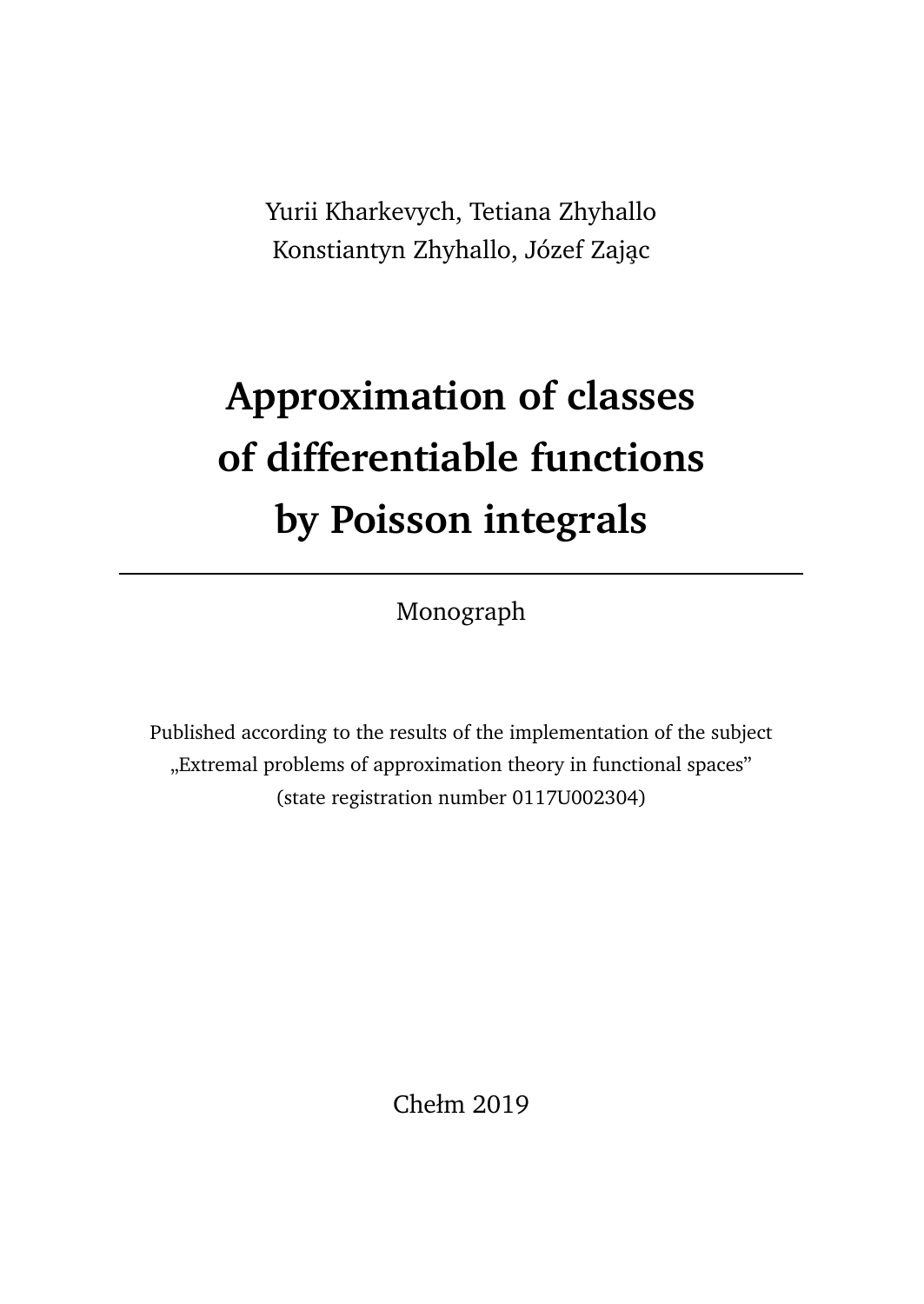#### **Reviewers:**

**P. V. Zaderei** – Doctor of Sciences (Physics and Mathematics), Professor, Head of the Department of Higher Mathematics, Kyiv National University of Technology and Design

**S. O. Chaichenko** – Doctor of Sciences (Physics and Mathematics), Vicerector on scientific and pedagogical work of the Donbas State Pedagogical University.

The monograph presents the results of scientific research in the field of approximation theory on classes of differentiable functions. Approximate properties of the Poisson integral on various classes of differentiable functions are considered. For teachers and students of mathematical specialties of higher educational institutions

#### **Okładka:**

MARIUSZ MACIUK

#### **Skład i łamanie:**

BEATA FAŁDA

 $\odot$  Copyright by Authors

 $\odot$  Copyright by Instytut Naukowo-Wydawniczy "Spatium", Radom 2020

#### **ISBN**

#### 978-83-66550-49-0

Wydano nakładem: Instytutu Naukowo-Wydawniczego "Spatium" 26-600 Radom, ul. 25 Czerwca 68/62 tel. 48 369 80 74, fax 48 369 80 75 e-mail: wydawnictwo@inw-spatium.pl http://www.inw-spatium.pl Druk i oprawa:http://booksfactory.pl/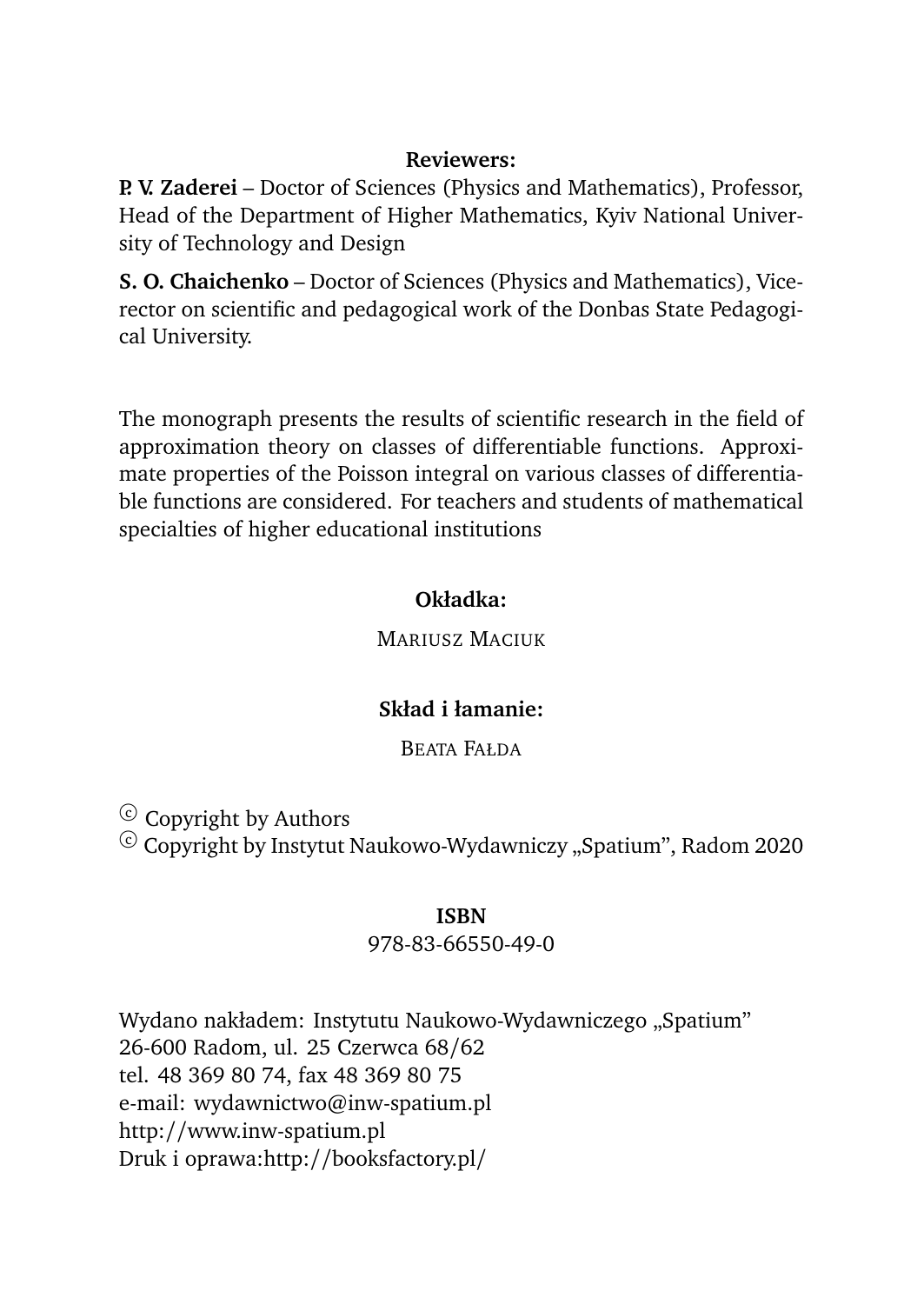## **Table of contents**

|   |     | Introduction                                                                                                                                                                          | 3  |
|---|-----|---------------------------------------------------------------------------------------------------------------------------------------------------------------------------------------|----|
| 1 |     | Approximation on the classes $W_p^r$ and $\overline{W}_p^r$ , $p = 1, \infty$ , by<br>the Poisson integrals $\dots \dots \dots \dots \dots \dots$                                     | 7  |
|   | 1.1 | Approximation of periodic functions by Poisson integrals:<br>problem statement                                                                                                        | 7  |
|   | 1.2 | Asymptotic decompositions of the upper bounds of ap-<br>proximations by Poisson integrals on the classes $W_{\infty}^{r}$ and                                                         |    |
|   | 1.3 | $W_1^r$ in the metrics of spaces C and $L_1$<br>The asymptotic decompositions of upper bounds of ap-<br>proximations by Poisson integrals on the classes $\overline{W}'_{\infty}$ and | 14 |
|   |     | $\overline{W}_1^r$ in the metrics of C and $L_1$ spaces                                                                                                                               | 27 |
|   | 1.4 | Exact values of the upper bounds of approximations by<br>the Poisson integrals on the classes $\overline{W}_{\infty}^r$                                                               | 32 |
| 2 |     | Approximation on the classes of $(\psi, \beta)$ -differentiable func-<br>tions by Poisson integrals $\dots \dots \dots \dots \dots \dots \dots$                                       | 35 |
|   |     | 2.1 Approximation of differentiable functions by linear met-<br>hods of summation of their Fourier series: problem state-                                                             |    |
|   |     | ment<br>$\mathbf{1}$ $\mathbf{1}$ $\mathbf{1}$ $\mathbf{1}$ $\mathbf{1}$<br>2.2 Estimates of the upper bounds of approximation by Pois-                                               | 35 |
|   |     | son integrals on the classes $C_{\beta,\infty}^{\psi}$ in the metric of space C                                                                                                       | 42 |
|   | 2.3 | Estimate of the upper bounds of approximation by Poisson<br>integrals on the classes $L_{\beta,\infty}^{\psi}$ in the metric of space $L_1 \dots$                                     | 87 |
| 3 |     | Approximation on the classes of locally summable func-<br>tions defined on the real axis by linear methods of sum-                                                                    |    |
|   |     | mation of their Fourier integrals                                                                                                                                                     | 89 |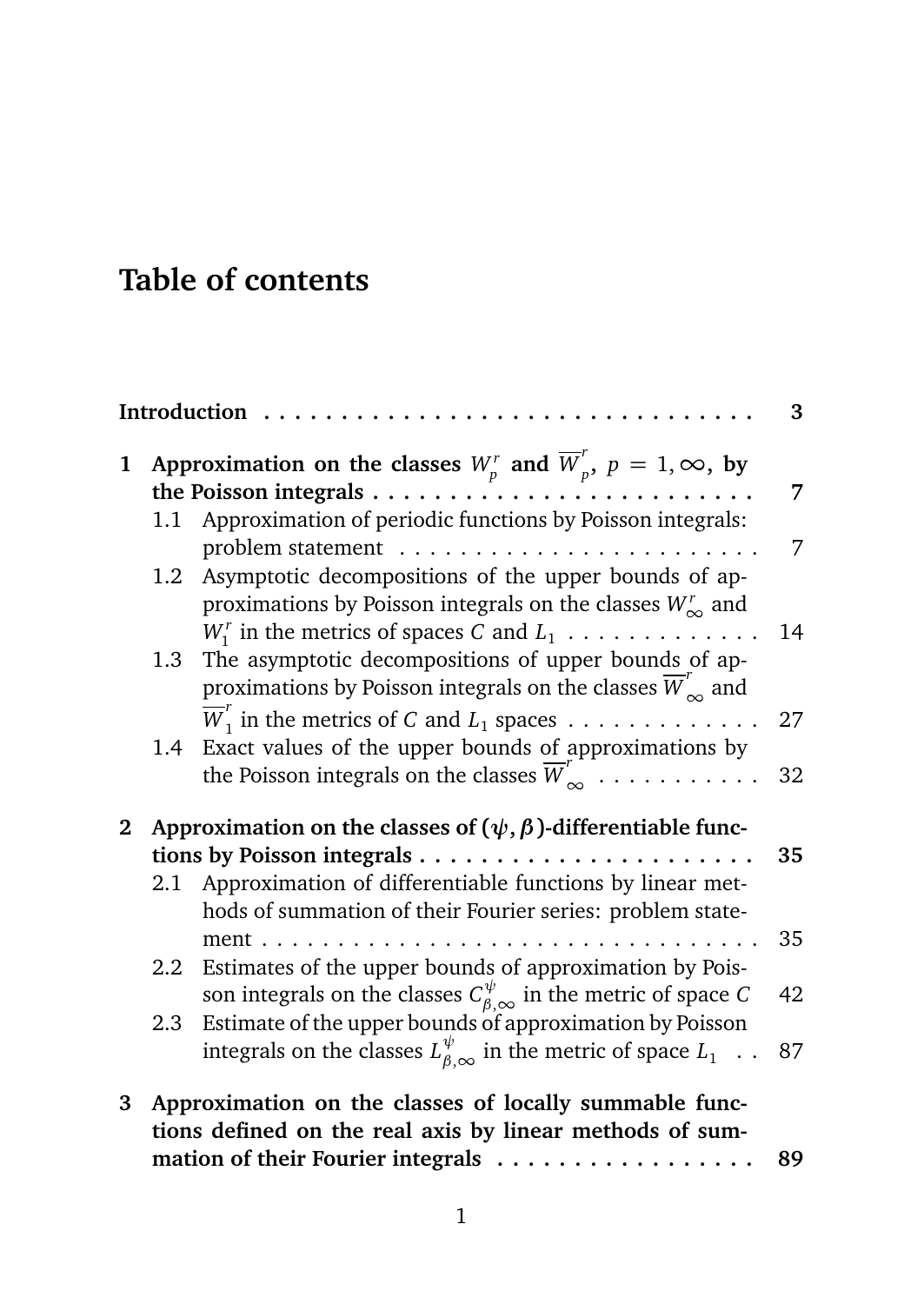|     | 3.1 Approximation of functions defined on the real axis by                                                                                                  |  |
|-----|-------------------------------------------------------------------------------------------------------------------------------------------------------------|--|
|     | linear methods of summation of their Fourier integrals:                                                                                                     |  |
|     | 89                                                                                                                                                          |  |
| 3.2 | Estimate for upper bounds of approximation of functions<br>from the classes $\hat{C}_{\beta,\infty}^{\psi}$ by operators $U_{\sigma}(\Lambda)$ in metric of |  |
|     |                                                                                                                                                             |  |
|     | - 96                                                                                                                                                        |  |
|     | 3.3 Estimate for upper bounds of approximation of functi-                                                                                                   |  |
|     | ons from the classes $\hat{L}_{\beta,1}^{\psi}$ by operators $U_{\sigma}(\Lambda)$ in metric                                                                |  |
|     |                                                                                                                                                             |  |
|     |                                                                                                                                                             |  |
|     |                                                                                                                                                             |  |
|     | 4 Approximation on the classes of locally summable func-                                                                                                    |  |
|     | tions defined on the real axis by Poisson operators $\dots$ . 107                                                                                           |  |
|     | 4.1 Approximation of locally summable functions defined on                                                                                                  |  |
|     | the real axis by Poisson operators: problem statement 107                                                                                                   |  |
|     | 4.2 Estimate of the upper bounds of approximation by Poisson                                                                                                |  |
|     |                                                                                                                                                             |  |
|     | operators on the classes $\hat{C}^{\psi}_{\beta \infty}$ in the metric of space $\hat{C}$ . 109                                                             |  |
|     | 4.3 Estimate for upper bounds of approximations of functions                                                                                                |  |
|     | from the classes $\hat{L}_{\beta,1}^{\psi}$ by their Poisson operators in metric                                                                            |  |
|     |                                                                                                                                                             |  |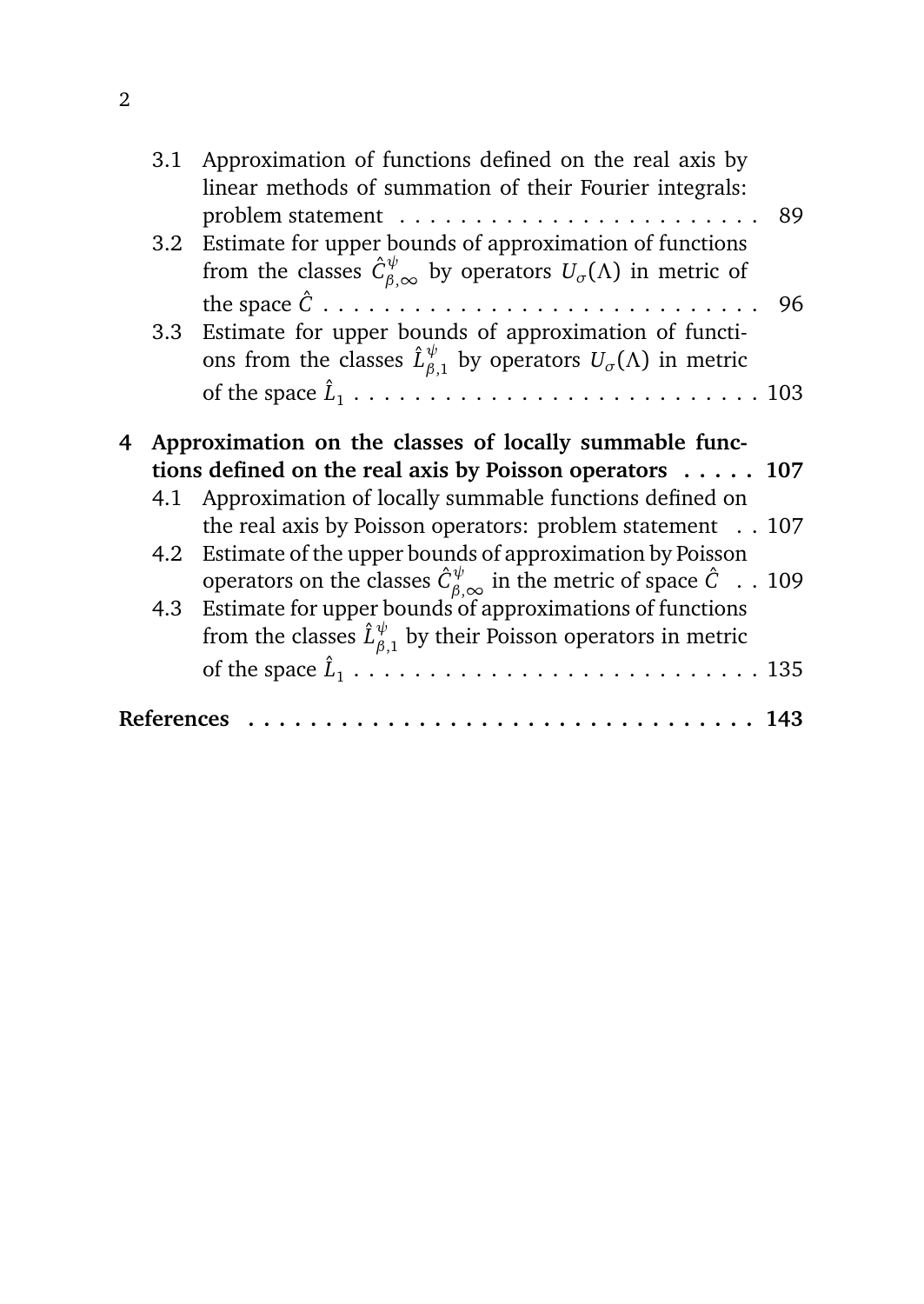### **Introduction**

This monograph investigates the approximations of classes of differentiable functions by *λ*-methods of summation of their Fourier series and integrals. This methods are determined by the set  $\Lambda = {\lambda_{\sigma}(v)}$  of continuous for all  $v \ge 0$  functions  $\lambda_{\sigma}(v)$ , depending on a real parameter *σ* from the set  $E_A \subseteq \mathbb{R}$ , which has at least one limit point  $\sigma_0$ .

At present, in the field of approximation theory many methods of approximation have been developed by trigonometric polynomials in spaces of periodic functions. Among these methods one can distinguish linear methods that are based on the Fourier sums, and non-linear methods. The linear methods are determined by numerical matrices (Fejer, Vallee Poussin, Zygmund, Rogozinski, Riesz, Korovkin methods, etc.) or by the set of functions (methods of approximation by Poisson integrals and operators).

A. M. Kolmogorov [27] initiated an investigation of approximative properties of linear methods with respect to the classes of differentiation functions. He studied a behaviour of the upper bounds of approximation of functions from the Sobolev classes  $W^r_{\infty}$ ,  $r \in \mathbb{N}$ , by their partial Fourier sums  $S_n(f; x)$ . In particular, he showed that

$$
\mathcal{E}\left(W_{\infty}^r; S_n\right)_C = \sup_{f \in W^r} \left\|f\left(x\right) - S_n\left(f; x\right)\right\|_C =
$$
\n
$$
= \frac{4}{\pi^2} \frac{\ln n}{n^r} + O\left(n^{-r}\right), \quad n \to \infty.
$$
\n(0.1)

The research of A. M. Kolmogorov was continued by V. T. Pinkevich [57]. In particular, he found that the ratio (0.1) remains true also for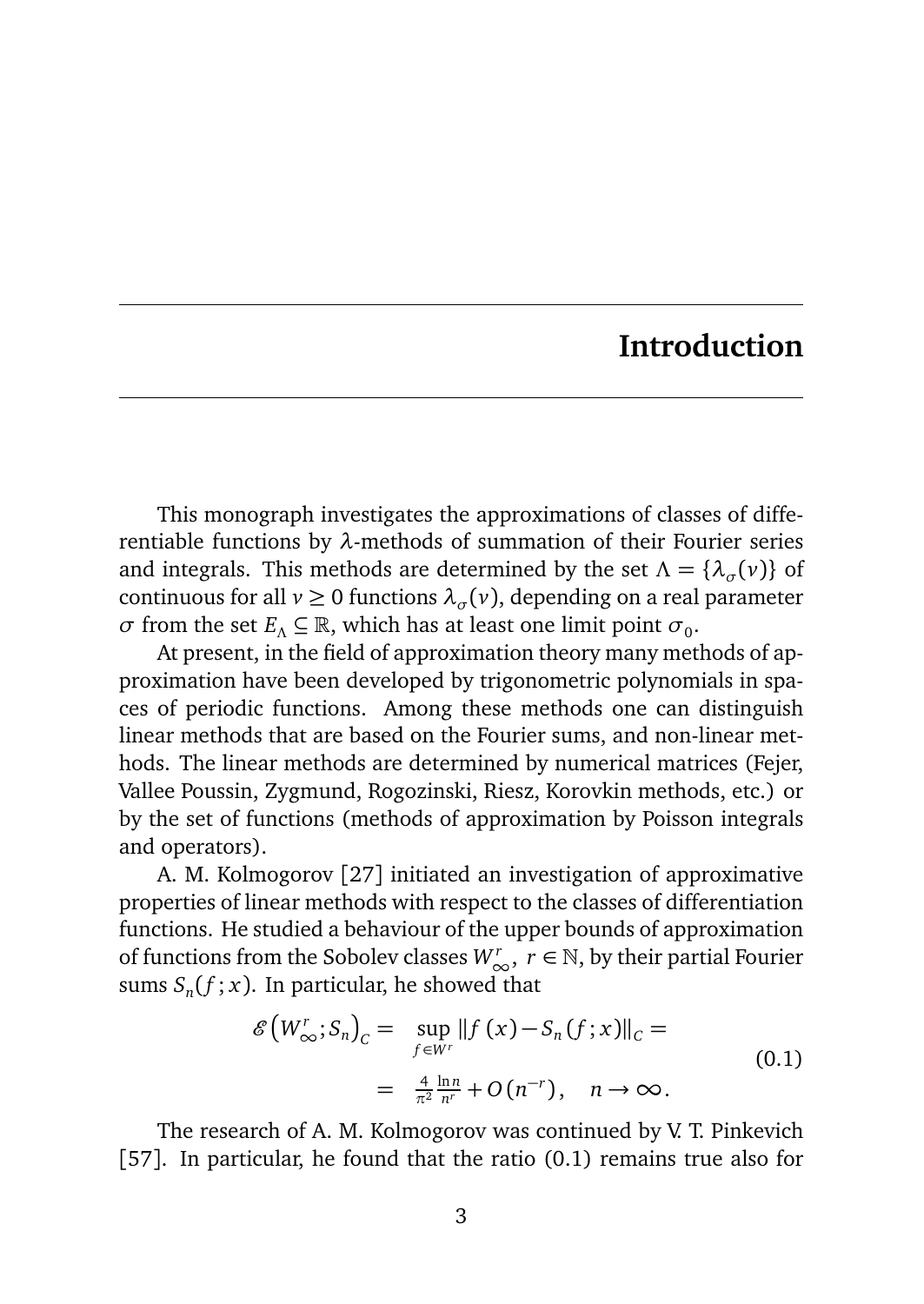fractional  $r > 0$ , if under the expression  $f^{(r)}(\cdot)$  we understand the derivative in the Weyl sense, i.e., if instead of the classes  $W^r_\infty$ , the classes  $W_{r,\infty}^r$  are considered of functions that are differentiated in the Weyl sense (see definition, [77, p. 126-127]).

Besides the Fourier sums, the other trigonometric polynomials are also considered as approximating aggregates. It is caused by the fact, that in some situations the Fourier sums of a function converges to it very slowly, and even diverge for some continuous 2*π*-periodic functions. There exists a wide class of methods of construction of approximative linear operators based on the summation of Fourier series.

Denote by  $\Lambda = {\lambda_{\delta}(k)}$  the set of functions of natural argument depending on a real parameter  $\delta$ , which varies on a certain set  $E_\Lambda \subseteq R$  with at least one limit point  $\delta_0$  and, moreover,  $\lambda_{\delta}(0) = 1$ ,  $\forall \delta \in E_{\Lambda}$ . We note that in the case of  $\delta \in \mathbb{N}$  the numbers  $\lambda_{\delta}(k) =: \lambda_{n,k}$  are elements of an infinite rectangular matrix  $\Lambda = \{\lambda_{n,k}\}\ (n, k = 0, 1, ..., \lambda_{n,0} = 1, n \in \mathbb{N} \cup \{0\}),$ and with an additional condition  $\lambda_{nk} \equiv 0$ , when  $k > n$  they are elements of an infinite triangular matrix. Using the set  $\{\lambda_{\delta}(k)\}$  for each function  $f \in L_1$  we put into a correspondence the following series

$$
\frac{a_0(f)}{2} + \sum_{k=1}^{\infty} \lambda_{\delta}(k) (a_k(f) \cos(kx) + b_k(f) \sin(kx)), \quad \delta \in E_{\Lambda},
$$

where  $a_0(f)$ ,  $a_k(f)$ ,  $b_k(f)$ ,  $k = 1, ..., n$ , are the Fourier coefficients of function *f*. If this series is for each  $\delta \in E_\Lambda$  is the Fourier series for a certain summable function, then we denote it by  $U_\delta(f\,;x;\Lambda)$ , and in the case  $\delta \in \mathbb{N} \cup \{0\}$  by  $U_n(f; x; \Lambda)$ . Hence, every set of functions of a natural argument *Λ* defines a method of construction of polynomials *U<sup>δ</sup>* (*f* ; *x*;*Λ*). In other words, it defines a concrete set of polynomial operators *UδΛ* defined on the *L*<sup>1</sup> set. In this case we say that the set *Λ* defines a particular method or a process of summation of the Fourier series. It is clear that ∀*δ* ∈ *E<sup>Λ</sup>* operators *U<sup>δ</sup>* (*f* ;*Λ*) are linear. So *Λ*-methods are also called linear summation methods of the Fourier series.

The next significant step in finding the values of the type (0.1) belongs to S. M. Nikolsky [47]-[49], who summarized listed above results for wider classes of functions and also found an asymptotic equality of the type (0.1) for the case of the Fejer sums for polynomials *U*<sub>*n*</sub>(*f* ; *x*; *Λ*) given by a triangular matrix  $Λ = {λ_{n,k}}$  with  $λ_{n,k} = 1 - k/n$ ,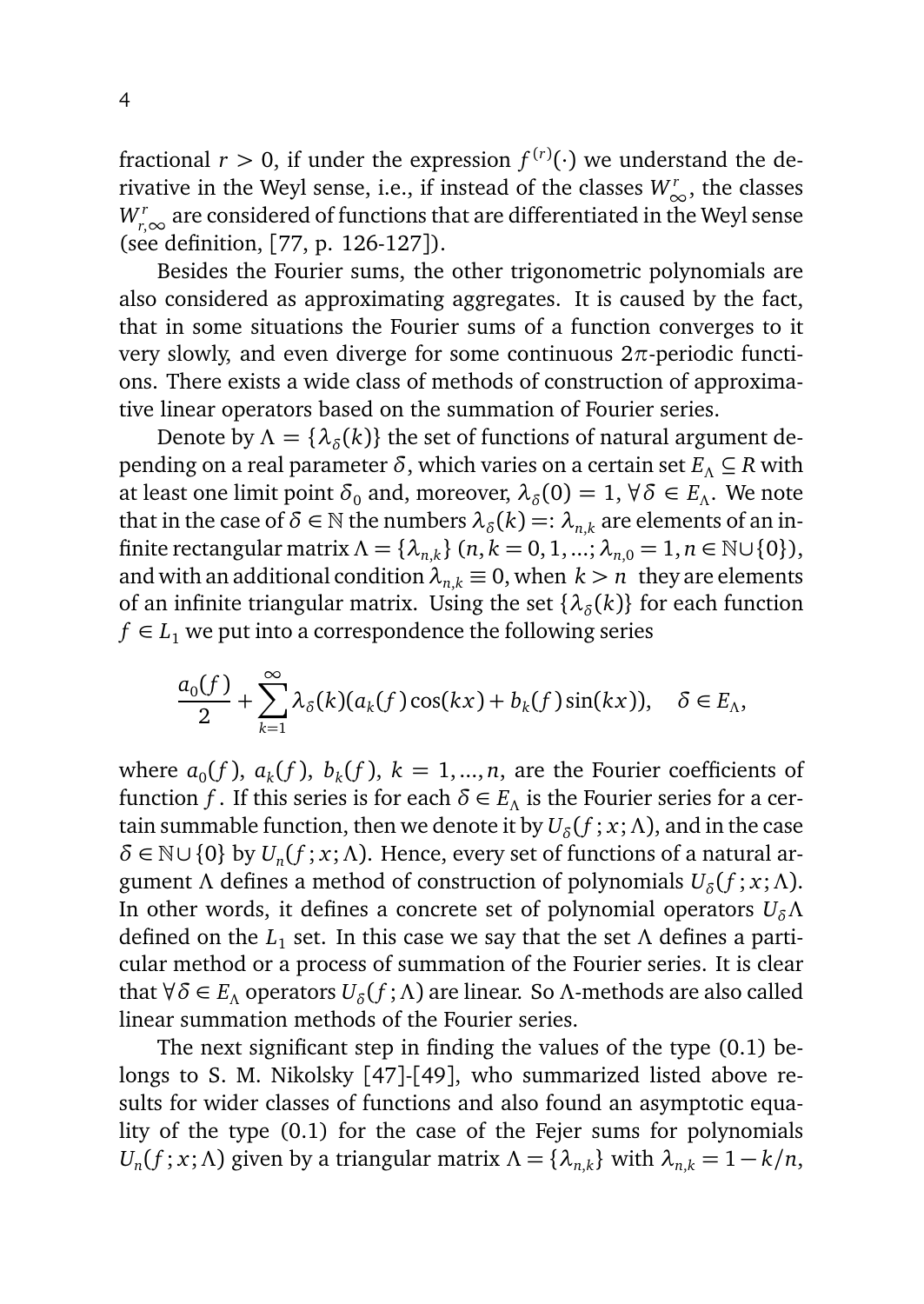*n* ∈ N ∪ {0}, *k* = 0, 1, ..., *n* − 1. S. M. Nikolsky obtained an asymptotic equality of the type (0.1) in the integral metric. He showed a possibility of spreading the formulation of the Kolmogorov problem as well as its solution into the wider classes of functions, for other approximative aggregates and functional spaces. The results of A. M. Kolmogorov and S. M. Nikolsky initiated a new direction in the theory of approximation of functions and in the theory of Fourier series.

For today, scientific research which originated from the works of A. Lebesgue, Sh. Vallee Poussin, L. Fejer, S. N. Bernstein, A. M. Kolmogorov, B. Nagy, S. M. Nikol'skii, V. K. Dzyadyk, M. P. Korneichuk, I. P. Natanson, S. B. Stechkin, O. V. Efimov, A. I. Stepanets, V. P. Motornyj, S. O. Telyakovskii, O. P. Timan, M. P. Timan and other mathematicians are actively developing in the direction of studying the approximative and extremal properties of linear methods of summation of the Fourier series.

In 1983 A. I. Stepanets (see, [82]-[85], [84, Chapter I], [77, Chapter III]) proposed a new approach to the classification of periodic functions based on the notion of  $(\psi, \beta)$ –derivative. The classes  $L_{\beta}^{\psi} \mathfrak{N}$  were introduced, which for a special choice of parameters that determine these classes coincide with the Sobolev classes  $W^r_\infty$  and Weyl-Nagy classes  $W_{\beta,\infty}^r.$  It allowed to classify a wide range of periodic functions and gave a powerful stimulus to new investigations in various directions, in particular, in the study of approximations on the introduced classes by various linear methods of summation of the Fourier series.

For functions given on the real axis, objective functions of exponential type are a natural apparatus of approximation. For the base of the modern theory of approximation of integer functions we refer to the works of M. G. Krein [32], S. N. Bernstein [6], N. I. Akhiezer [1], S. M. Nikolsky [43], O. P. Timan [95, 96], O. P. Timan and M. P. Timan [97], P. Butzer and J. R. Nessel [7] and others. The idea of construction of the theory of approximation of functions given on the real axis, which coveres the theory of approximation of periodic functions belongs to S. N. Bernstein. This idea turned out to be very useful one for both theories. During the last decades they have successfully developed and mutually complement each other in the works of A. I. Stepanets and his followers.

In 1988 A. I. Stepanets [75] introduced classes  $\hat{L}^\psi_\beta\mathfrak{N}$  of locally summable functions, defined on the whole real axis, which in the general case is not periodic and contain, as a partial case, the classes  $L_{\beta}^{\psi}\mathfrak{N}$  of pe-